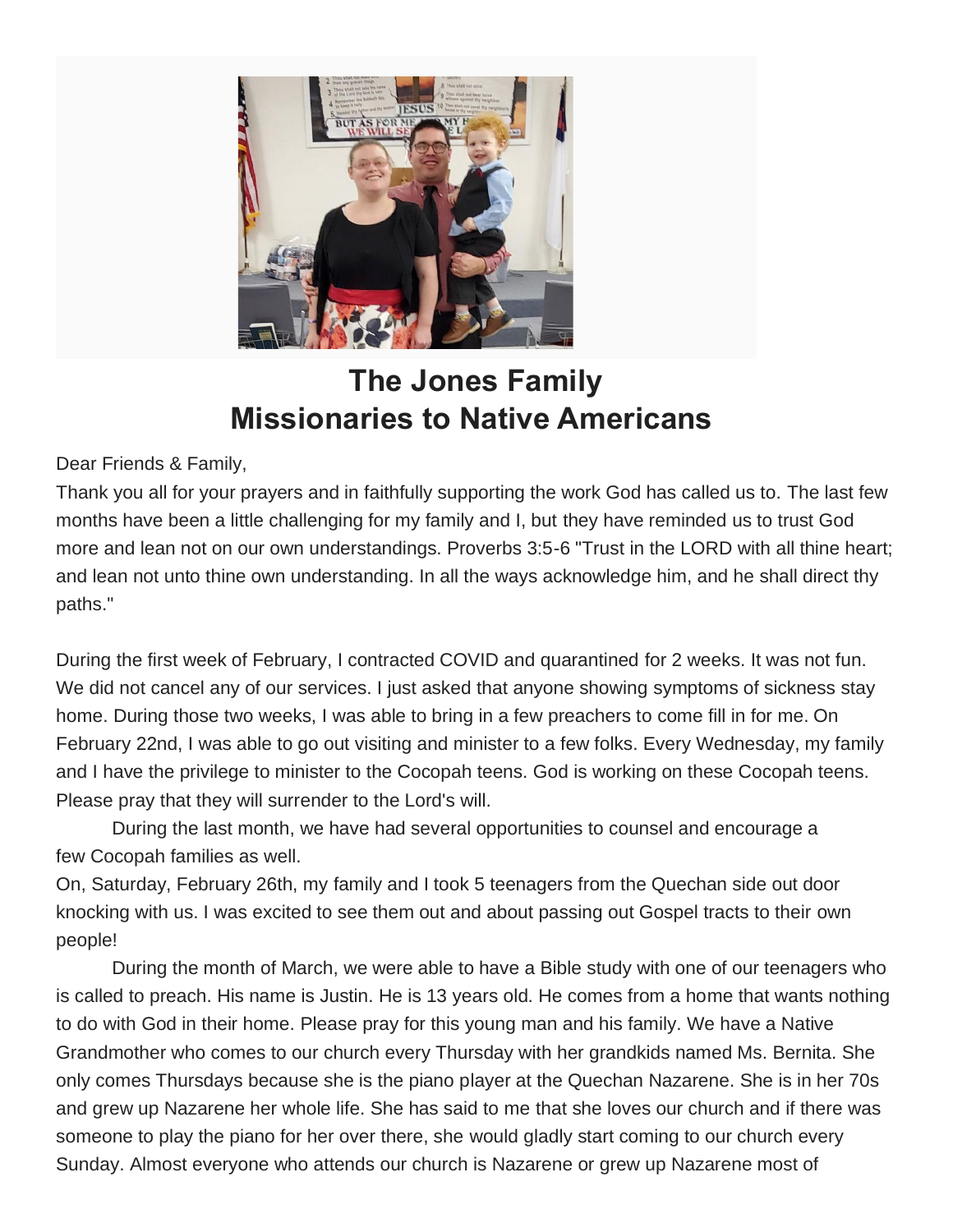their lives. They are coming to our church because the kids love learning the Bible in my wife's class and they love how welcoming we are. Almost all of the 12-16 adults that attend our church have their doctrines mixed with the Nazarene theology and/ or Native spirit worship. I have been teaching them about Salvation, Eternal security, abiding in Christ and the local church. In the next few months, I am going to teach on the idea of Spiritual warfare. Please pray that God will open their eyes to the truth. We have had several come to myself and my wife with questions.

During the month of April, we had our largest attendance at New Haven Baptist Church. There were 41 in attendance! This was on Sunday, April 17th for our Resurrection/ Anniversary Sunday. It was a great day as we looked back at our first ever service via video. We started NHBC with 5 first time visitors, a few local pastors, and friends from other churches.

God also gave my wife and I the opportunity to witness to a lady and help her receive medical care due to Cellulitis. She was in the hospital, but when she recovered both she and her grandson attended service!

My family and I are rejoicing over the fact that the Lord has allowed us to serve on the reservations.

**Some of you might be wondering why we are late sending out our May prayer letter. Back in February, after months of prayer, God led my family and I to leave Faith Baptist Church as our sending church in Yuma, AZ.**

**We love Faith Baptist Church and we are indebted to them for all the years of ministering to us personally and loving us!**

**For the last few months, we have been in prayer for a new sending church.**

**On May 8th, True Light Baptist Church in Los Lunas, NM voted to be our new sending church. We are now under the leadership of Pastor Matthew Wootan. Pastor Wootan has been serving the Lord for over 25 years and we have known each other for almost 20 years.**

Thank you all again for your love, prayers, and financial support!

Prayer Requests:

Salvation: Many are confused by dreams and seeing spirits. Please pray that they will come to know the truth. Ivan: new contact with questions.

Spiritual growth: Teenagers Justice, Airus, and Jazmyn (for wisdom with life's circumstances and for strength to live for Christ on the reservation. Justin (teenager who is called to preach.) Jonathan (teenage boy), Julie (new convert who has mixed Catholic/ New Age theology). The Golding family, the Straws family, the Ramirez family, and the Robinson family.

Upcoming Events:

Mother's Day on May 8th, Teen Revival on May 14th, Neighborhood Bible Time on June 12th- 17th, Jr. Camp on June 20th- 24th, Teen Camp on July 11th- 15th and Vacation Bible School on July 21st-23rd.